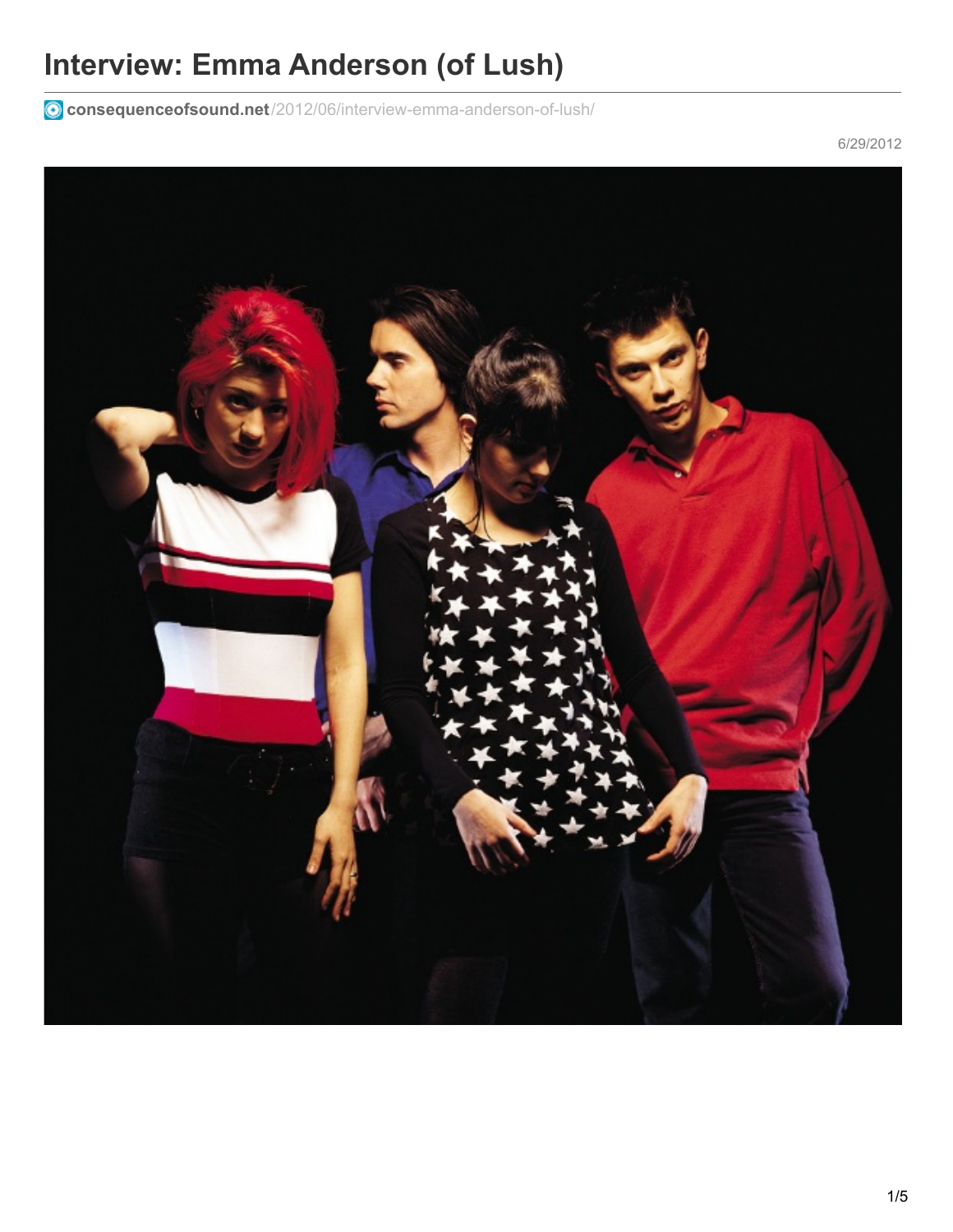

In recent years, we've encountered plenty of artists that were brandished as shoegaze when they entered the scene, and later shifted towards a kind of pop that's more awake than dreaming. Like everything else, it's been done before. [Lush](https://consequenceofsound.net/artist/lush/) entered the London scene in the late 80's in that fashion, grabbing the attention of 4AD with their ethereal stylings, later finding themselves exploring a punchy pop-rock side. Although their Robin Guthrie-produced debut *Spooky* turned 20 this year (not to mention the fact that it's one of the finest albums of the era), it was their third and final album, 1996's *Lovelife*, that [demanded](https://consequenceofsound.net/2012/04/dusting-em-off-lush-lovelife/) a recent Dusting 'Em Off treatment.

Emma Anderson, one half of the band's guitar, vocal, and songwriting team, granted *Consequence of Sound* a rare interview to discuss *Lovelife*, set the record straight on going Britpop, reminisce about Lush and her other band Sing-Sing, and reveal why there hasn't been a reunion tour.

### I recently revisited Lovelife for our Dusting 'Em Off feature, and I felt that it's an album that never got the **credit that it's due.**

Thank you. But then, all our of albums have been that way.

#### **What were your inspirations and intentions when you went into the studio to record** *Lovelife***?**

The records we made before, we had these name producers, and it was Lush produced by Robin Guthrie, Lush produced by Mike Hedges, Lush produced by Tim Friese-Greene. Even though we liked those records a lot, some people said that the records we were making didn't capture the energy that we had live, so there was a bit of a disparity between the two: the recorded Lush and the live Lush. I think we thought, Well, let's try and see if we can get that energy onto record.

So, instead of getting a name producer, we used our sound man [Pete Bartlett] to record it. Well, he was the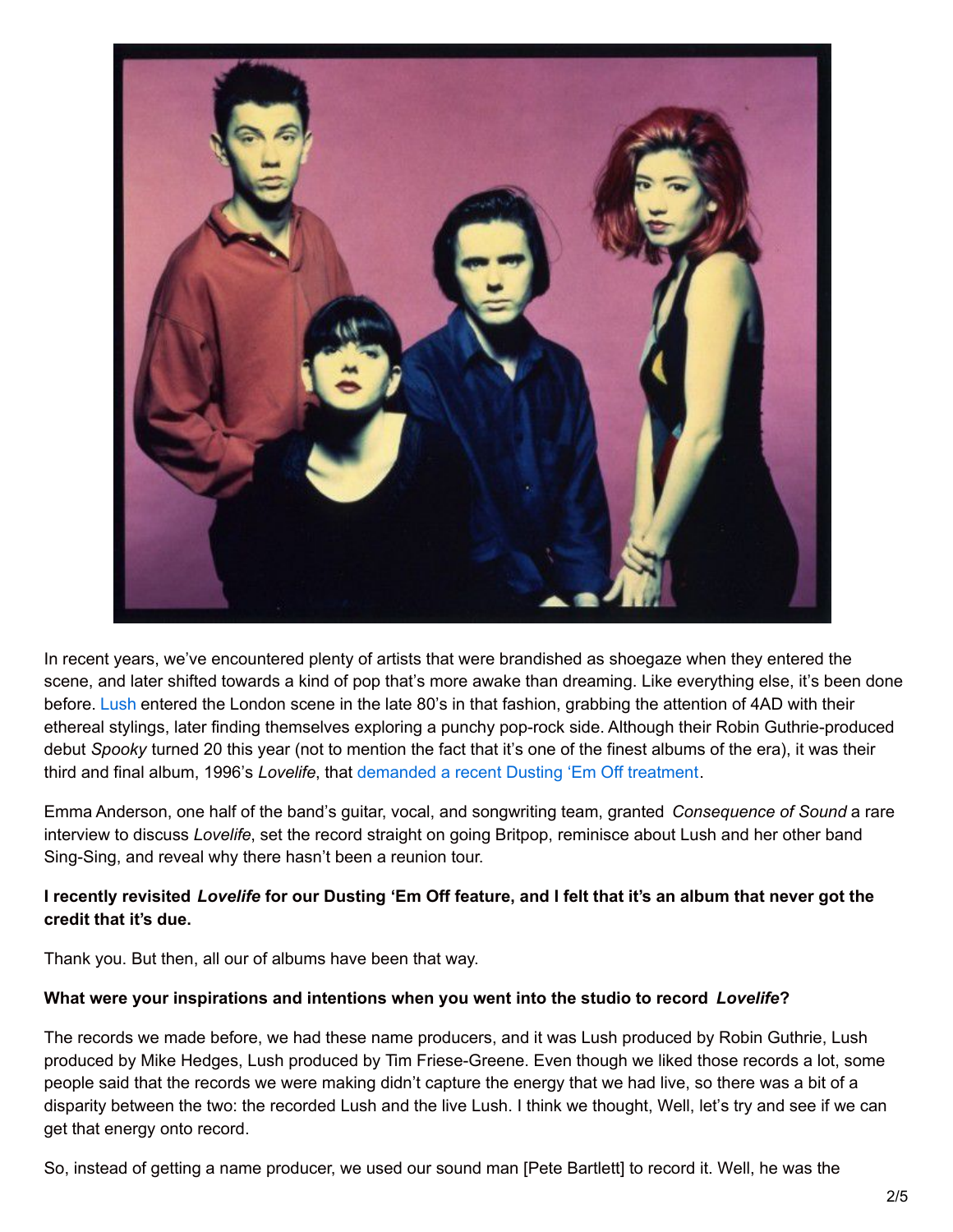producer, and we did it quite quickly. Other records took a long time, but this was quite straightforward. We used two quite well-known mixers, Sean Slade and Paul Q. Kolderie, to mix *Lovelife*, but that was our main aim at the time, to try and get the live Lush recorded.

I think some of our influences had shifted. I think you can hear the beginnings of what *Lovelife* sounded like with Hypocrite and Blackout, songs like that. With *Lovelife*, it was more poppy, shorter songs, and more upbeat, sort of distorted guitars, vocals not buried so much as they had been. We were probably a bit influenced by what was going on at the time, as well, with Britpop. We didn't think of it as Britpop, you know? We didn't sit down and go, Ooh, let's make a Britpop album!

### My take is that the poppier side has always been there, and that Lovelife isn't a dramatic stylistic shift like **some in the media have indicated.**

Exactly! Hypocrite was on *Split*, which had very direct lyrics, just a short pop song. Even on *Spooky*, there are lots of these short pop songs with pretty direct lyrics. You can even trace it back to the first records we made.

I definitely do not agree that one minute we were making ethereal, ambient tunes, and the next we were a sort of punky pop outfit. There's definitely a line you can trace through everything we put out, really. The other thing I do remember at the time was we were kind of damned if we do, damned if we don't. If *Lovelife* had been an album with five-minute sorts, like Desire Lines and Never-Never, then people would have been like, No, get with the times… You've just got to do what you want to do at the end of the day, and the hell with it.

We never had a master plan. When myself and Miki [Berenyi] used to write songs, we used to just go away and that's what would come out. We never sat down and thought, Let's make an album that maybe sounds more Britpop, or whatever. It was never like that. It was just what we listened to seeped into our songwriting. Even on *Lovelife*, songs like "[I've] Been Here [Before], Papasan, and Last Night are still more similar to the softer, ethereal stuff, I suppose.

At the time it was slightly frustrating, especially in America, I think, people wanted us to stay the same. In Britain, I think actually, the fact that we had gone a bit more pop…and also that we were getting more radio play in Britain, because what else was there on the radio? Blur, Oasis, Elastica, and Boo Radleys. We thought *Lovelife* fit in more with that sort of stuff. And then Radio One were playing it, and we got on the charts. I did think the British press went, Oh, good for them. At last, they're not the underdogs so much anymore. But in America, I felt people were more disappointed, and they wanted the more sort of 4AD, ethereal stuff.

### **What do you think of the media's treatment of** *Lovelife* **compared to** *Spooky* **and** *Split***?**

I think in this country it was quite well received. [They weren't] rave reviews. *NME Top of the Pops* helped. We were getting more mainstream television programs and getting Radio One airplay and getting in the charts. It was a very different situation [from] what we had before with *Spooky* and *Split*, and even before that with *Gala*. We hadn't done this sort of mainstream telly, so it was a different ballgame. In America, it wasn't so different, I suppose, from when we'd been before. We finished a whole campaign with a tour in support of Gin Blossoms, which was pretty gruesome, actually, but I don't really remember much about what the media said in America.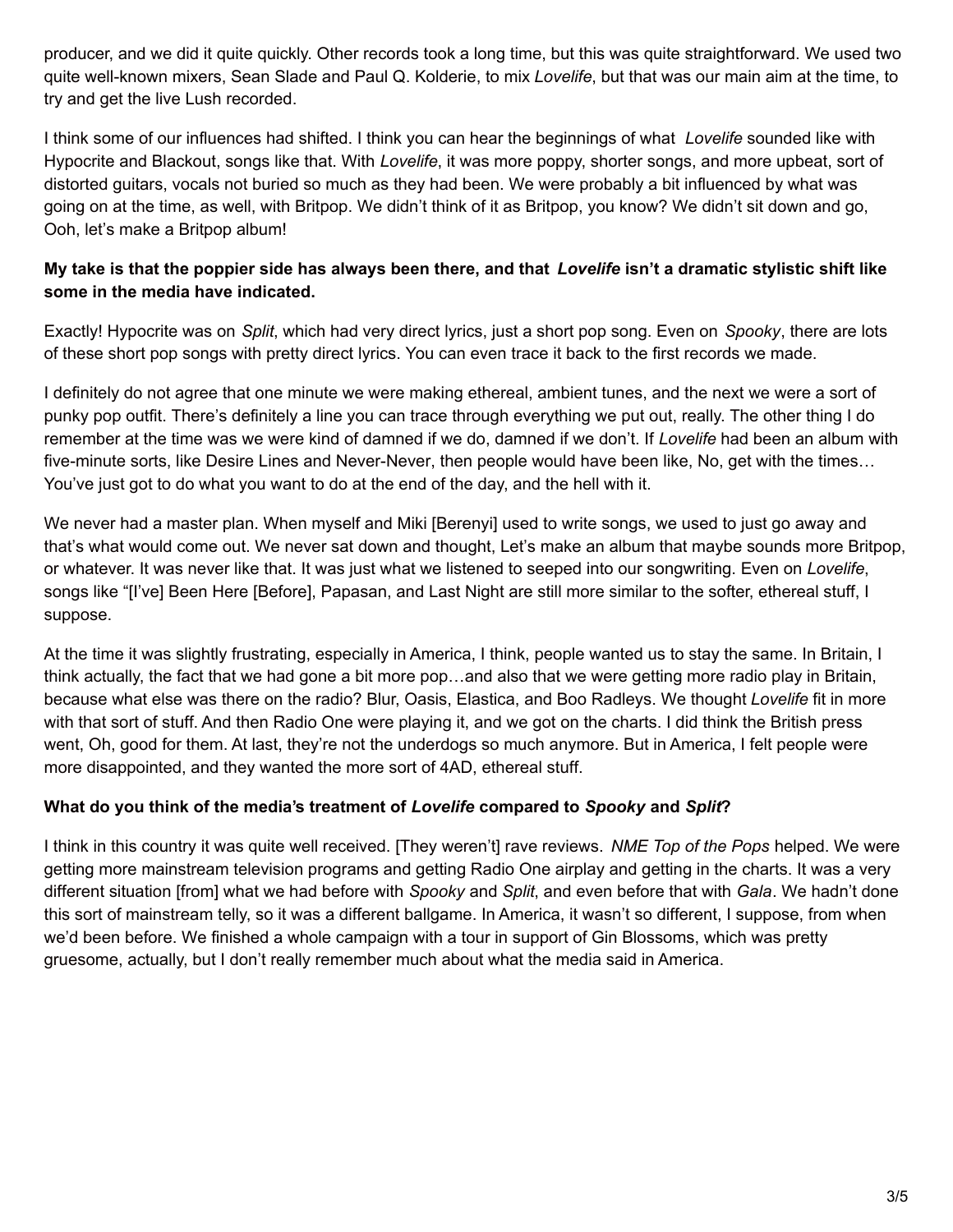

I looked into it, but most of the reviews from those days haven't made it online. What I found has been generally positive. I recall sensing a trace of contempt in the NME review, but then they gave the album a 7 **out of 10, so it's like a backhanded compliment.**

I know the way they used to the scoring was the reviewer would write something, and the editor would change the marks sometimes. If the reviewer didn't like an album, the editor would go, We're supposed to like this band, so I think that used to happen. I can't remember. It was generally received quite well here, definitely. It was a funny time. It was a very different ballgame, the promotion we did for *Lovelife* than the albums we'd done before. It was a lot more mainstream. Which was kind of nice, you know? It felt slightly like it was payback time now. We worked really hard, so it's nice to have more attention now.

In America, it seemed a bit more same old same old, and touring, and radio festivals, and the Gin Blossoms tour. I feel like I can say things now since so much time has passed, but in America I always felt that Lush was this big hope that was going to break into the mainstream, but we never did. We did okay in America, but we never got into heavy rotation on MTV or wherever, and there was always this, You gotta keep at it and at it, touring and touring, and I personally got sick. It annoyed me, because I always felt we could have capitalized on what we were doing here with *Lovelife*, actually. I think we could have sold more records, because we only toured once here for that album, which was ridiculous, but we toured three times in America. We should have concentrated more here, but